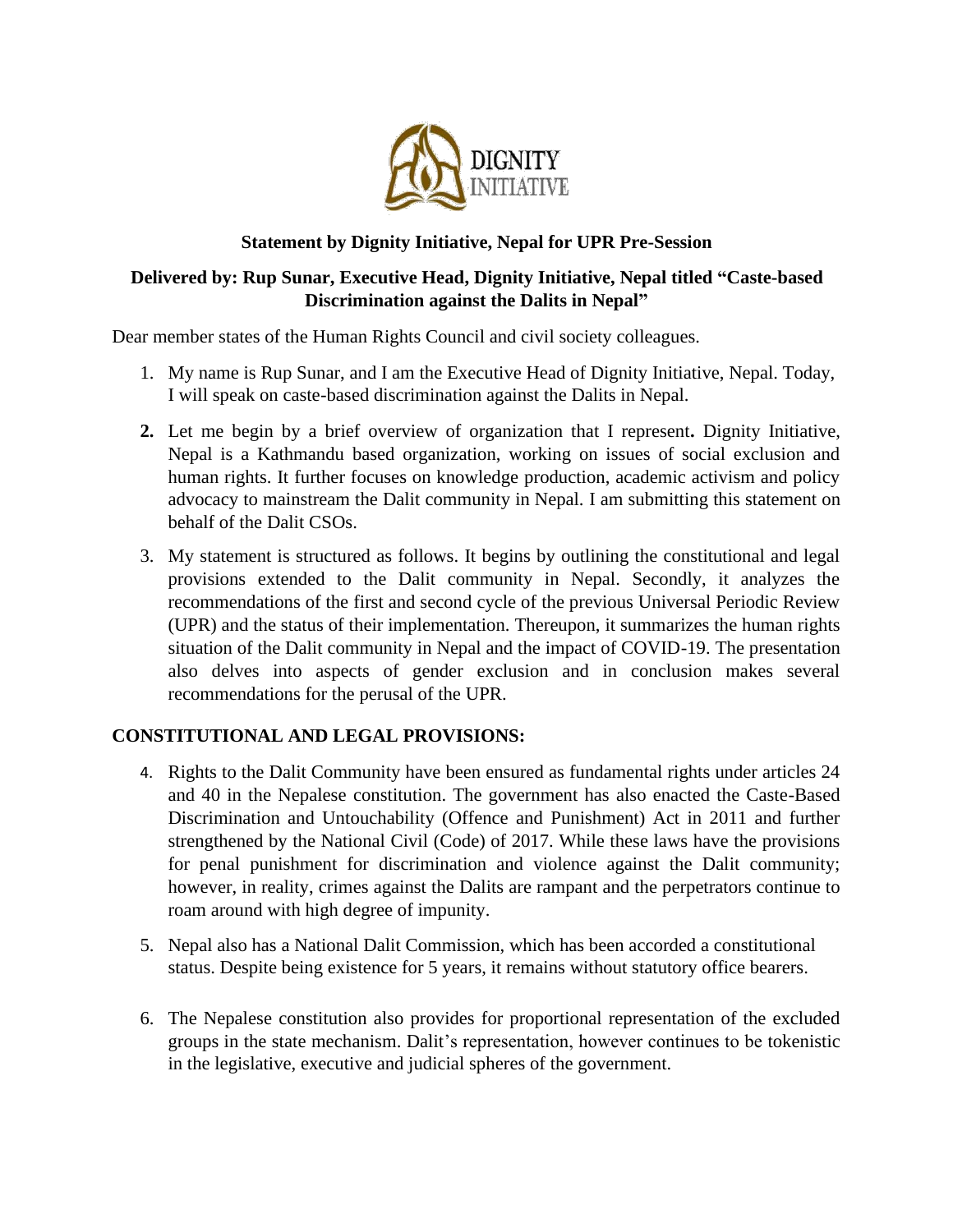#### **STATUS OF THE PREVIOUS RECOMMENDATIONS & THEIR IMPLEMENTATION**

- 7. The first and the second cycle of the UPR had made a host of recommendations to eliminate caste-based discrimination and untouchability in Nepal but not implemented seriously. It however, continues to implement them in a variegated manner and has not effectively implemented many of its recommendations and concluding observations.
- 8. A High-level committee had been formed to ensure the implementation of UPR recommendation under the chairmanship of the Prime Minister. However, it is not functional.
- 9. The provisions of the proportional representation to the Dalit community in state mechanism continues to be an abysmal, 6.9 per cent in the federal parliament, and 5.82 per cent in the provincial assemblies. With only 1 minister in the Federal Cabinet, and not even a single representative in the provincial government, the voices of the Dalit community in Nepal remain unheard.
- 10. Provinces were required to formulate necessary laws to address caste-based discrimination at the sub-national level. With only one province enacting laws in this regard, the human rights situation of Dalits continues to be grim.
- **11.** Police often refuse to lodge complaints, and exert pressure on victims to reconcile with the perpetrators. The recent case of massacre of Dalit youth in Karnali province is example, where the law enforcement agencies were found to destroy the evidences under political influence.
- 12. Despite the constitutional commitments, Dalit children are not receiving free education but a nominal cash scholarship, which is insufficient to purchase even a proper school uniform.
- 13. The law on right to housing has been silent to extending such rights to Dalits. It must be corrected.

## **HUMAN RIGHTS SITUATIONS OF DALITS**

- 14. 27 Dalits have been killed since the implementation of CBDU Act 2011. Human rights violation of the Dalits continues to be higher with perpetrators escaping punishment and some new forms being evolved. Dalit women face triple discrimination of caste, class and gender. Madhesi Dalits are discriminated the most.
- 15. Dalits have been killed and intimidated when they exercised their rights to marry a person of choice. Recently a Dalit boy Naba Raj BK and his five friends were beaten to death and dumped into the nearby river for attempting to marry outside their caste. Likewise, Ajit Mijar, another Dalit boy, was murdered for marrying a woman from other caste. Even after four years of his death, his dead body continues to be kept at the morgue.
- 16. Government surveys and interventions to rehabilitate freed bonded laborers is far from satisfactory. Some laborers were not identified, while others were rehabilitated incompletely. Even the budgetary provisions were improperly allocated and inadequately